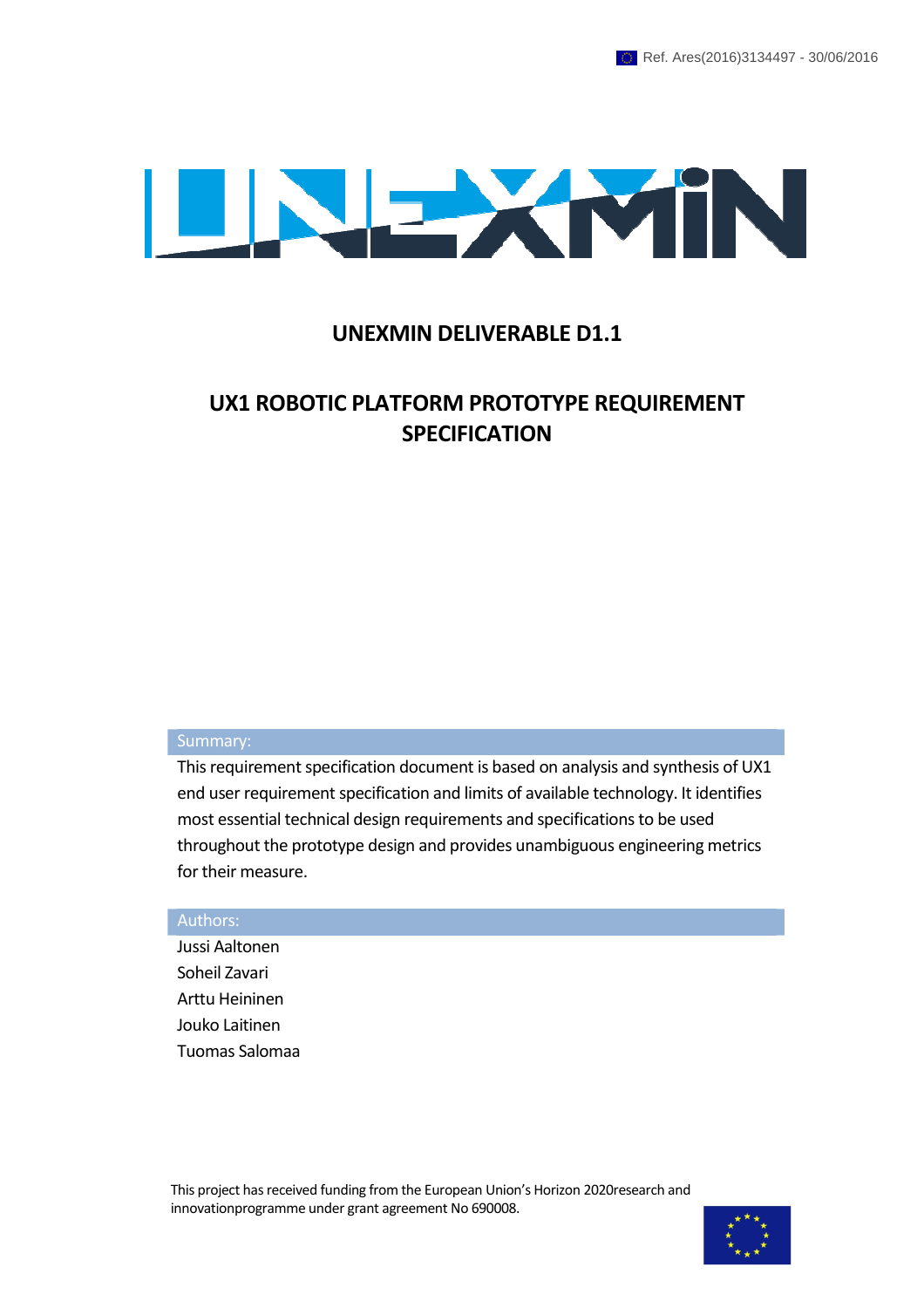| Lead beneficiary:           |                | <b>Tampere University of Technology (TUT)</b> |                    |  |
|-----------------------------|----------------|-----------------------------------------------|--------------------|--|
| <b>Other beneficiaries:</b> |                |                                               |                    |  |
| Due date:                   |                | M4                                            |                    |  |
| Nature:                     |                | Report                                        |                    |  |
| <b>Diffusion</b>            |                | Confidential                                  |                    |  |
|                             |                |                                               |                    |  |
| <b>Revision history</b>     | Author         | Delivery date                                 | Summary of changes |  |
|                             |                |                                               |                    |  |
| Version 1.0                 | Jussi Aaltonen | 18.05.2016                                    |                    |  |
| Version 2.0                 |                |                                               |                    |  |
| Version 3.0                 |                |                                               |                    |  |
| Version 4.0                 |                |                                               |                    |  |
| <b>Version 4.1</b>          |                |                                               |                    |  |

| <b>Approval status</b>            |                |            |                                              |  |
|-----------------------------------|----------------|------------|----------------------------------------------|--|
| <b>Function</b>                   | Name           | Date       | Signature                                    |  |
| <b>Deliverable</b><br>responsible | Jussi Aaltonen | 18.05.2016 |                                              |  |
| <b>Reviewer 1</b>                 | Jorge Carvalho | 08.06.2016 | $\int$ gr $\int$ g $C$<br>$ h_{\mathcal{D}}$ |  |
| <b>Reviewer 2</b>                 | Claudio Rossi  | 08.06.2016 | Candid Rom                                   |  |
| <b>WP</b> leader                  | Jussi Aaltonen | 27.06.2016 |                                              |  |
| <b>Project leader</b>             | Norbert Zajzon | 30.06.2016 |                                              |  |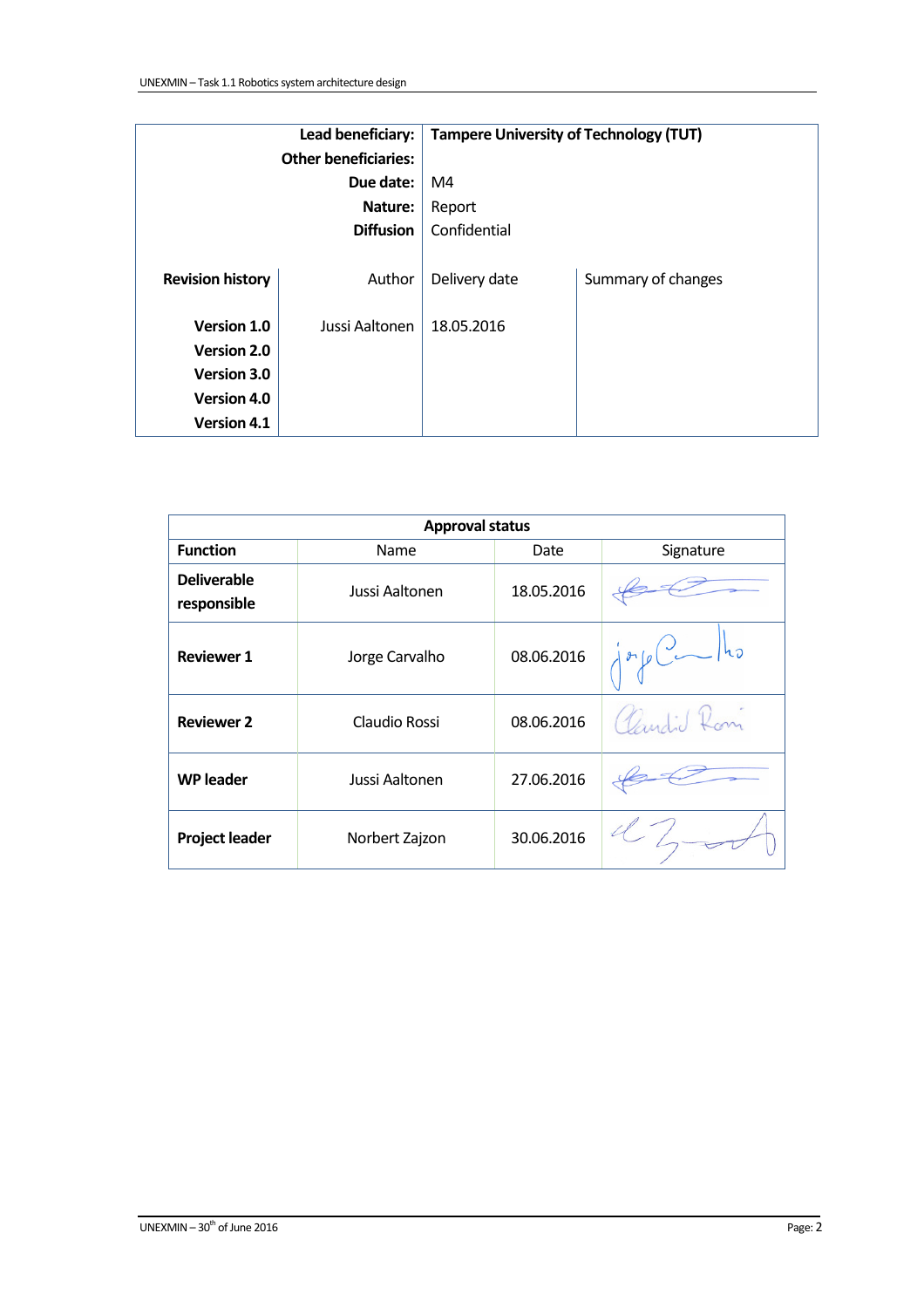Disclaimer: This report reflects only the author's view. The European Commission is not responsible for any use that may be made of the information it contains.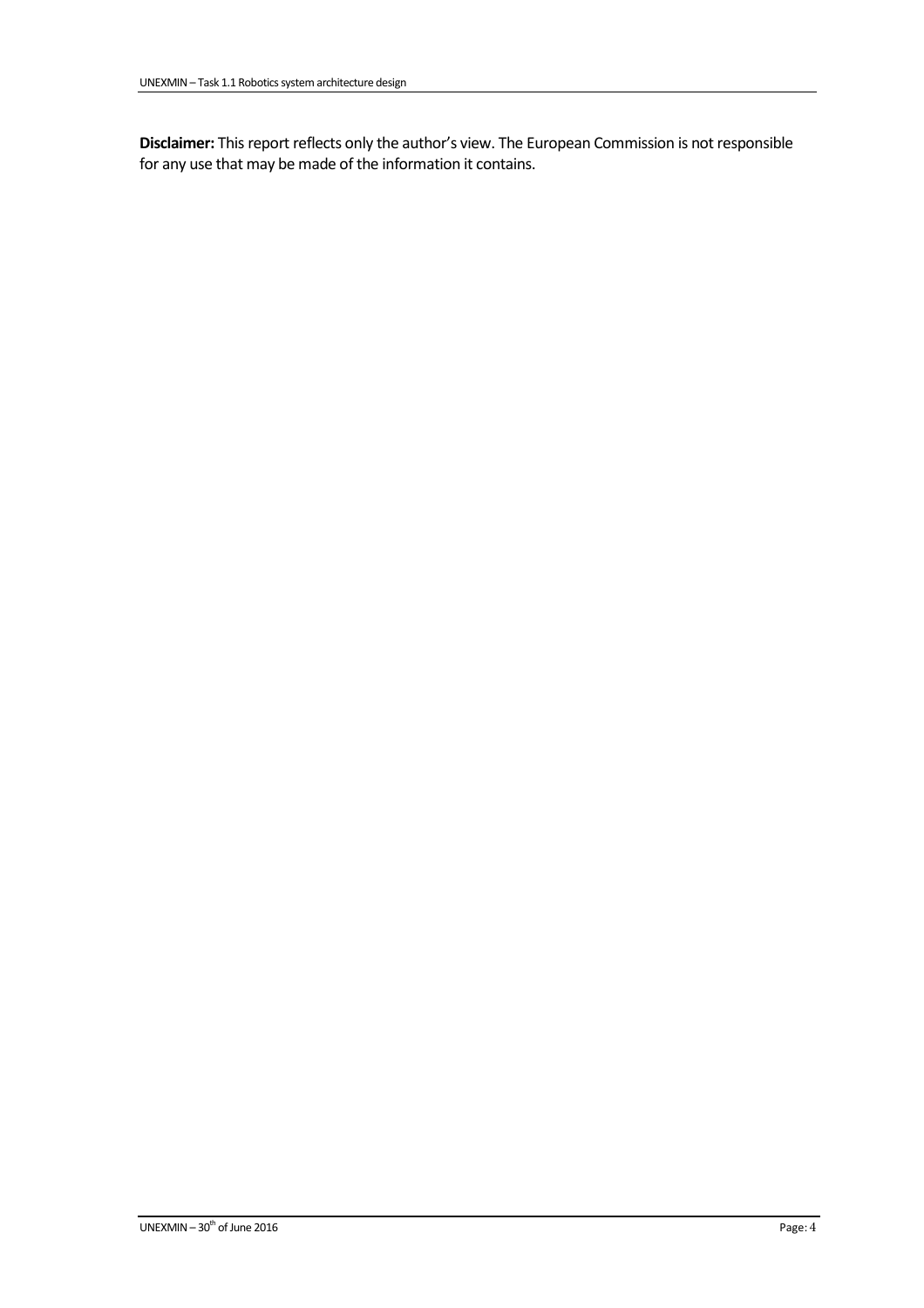## Table of Contents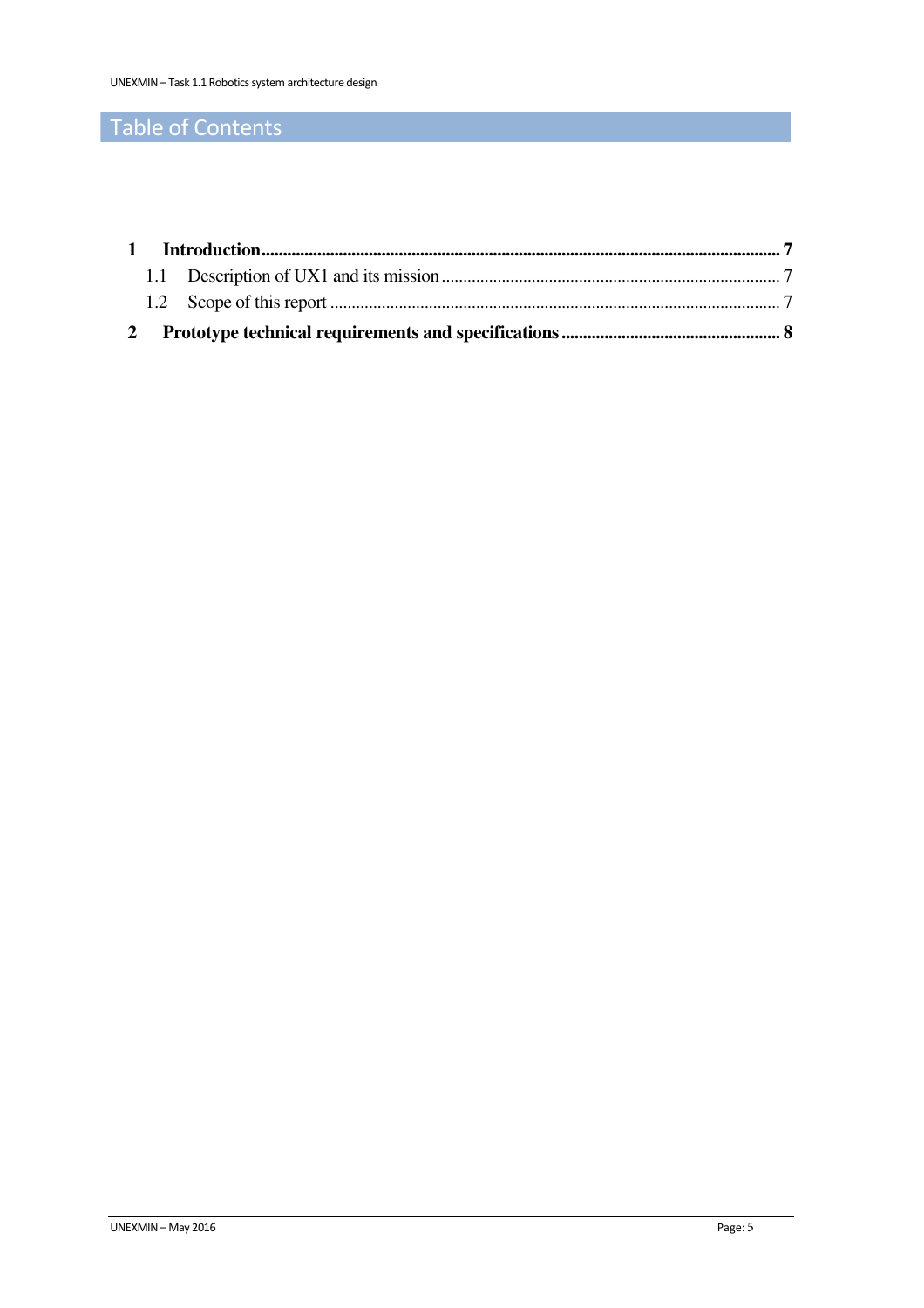### List of Tables

Table 1 Technical requirements and specifications

### Acronyms and Abbreviations:

| <b>SONAR</b> | Sound navigation and ranging |
|--------------|------------------------------|
| LIDAR.       | light detection and ranging  |
| <b>INS</b>   | Inertia navigation system    |
| <b>DVL</b>   | Doppler velocity log         |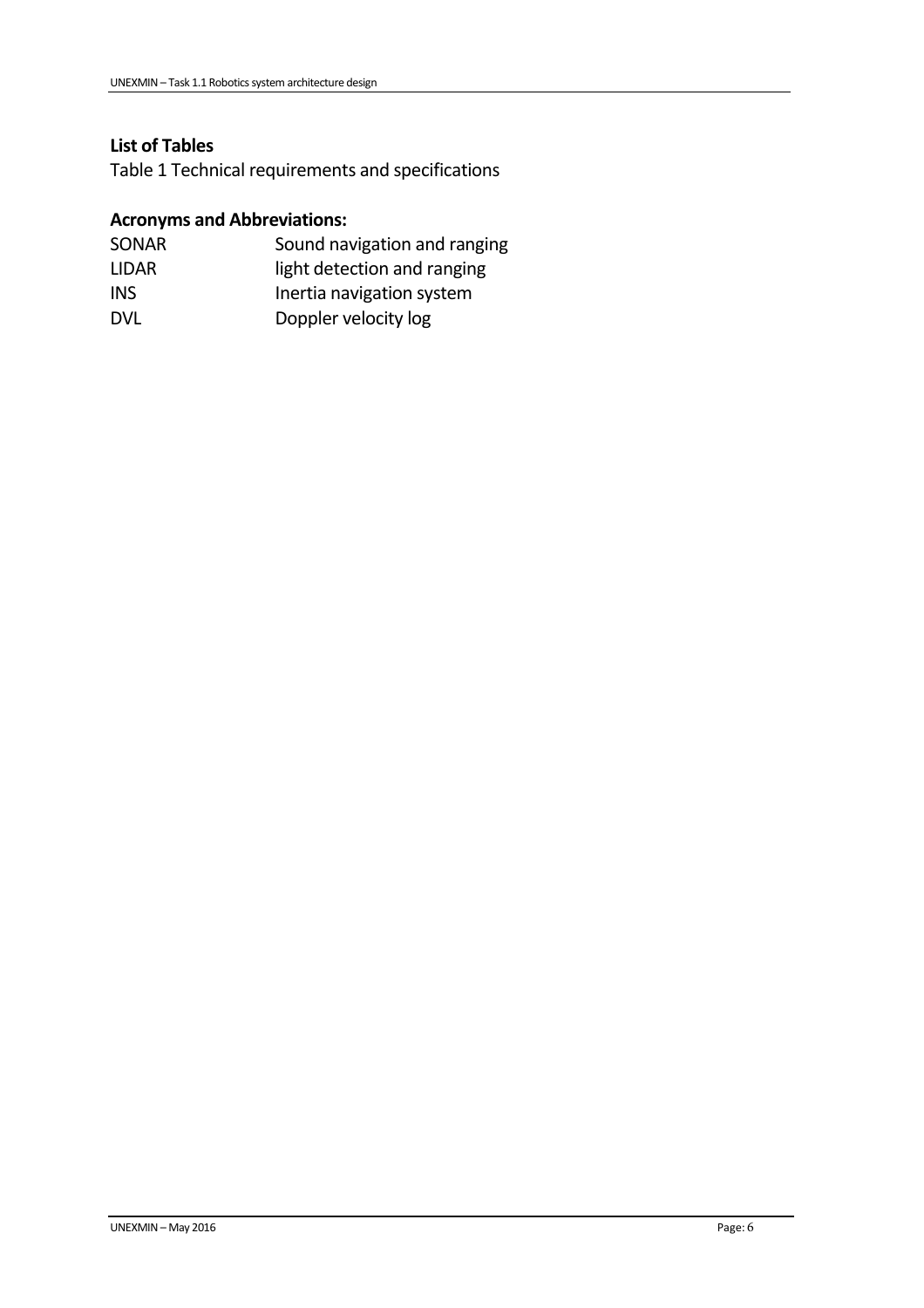# **1 Introduction**

UX1 prototype technical design requirements and specifications are set by constraints and requirements given in UX1 end user requirement specification and limits of available technology. This requirement specification document is based on analysis and synthesis of them.

## **1.1 Description of UX1 and its mission**

There are number of abandoned old flooded mines in Europe, with inadequate information of their current status. Exploring and surveying such mines is both infeasible and hazardous for humans. UX1 is an autonomous robotic platform for survey and exploration of such mines. UX1 is to autonomously explore and survey such mines in order to provide high resolution data and information from these inaccessible environments.

## **1.2 Scope of this report**

This report identifies most essential technical design requirements and specifications to be used throughout the prototype design of UX1 and provides unambiguous engineering metrics for their measure.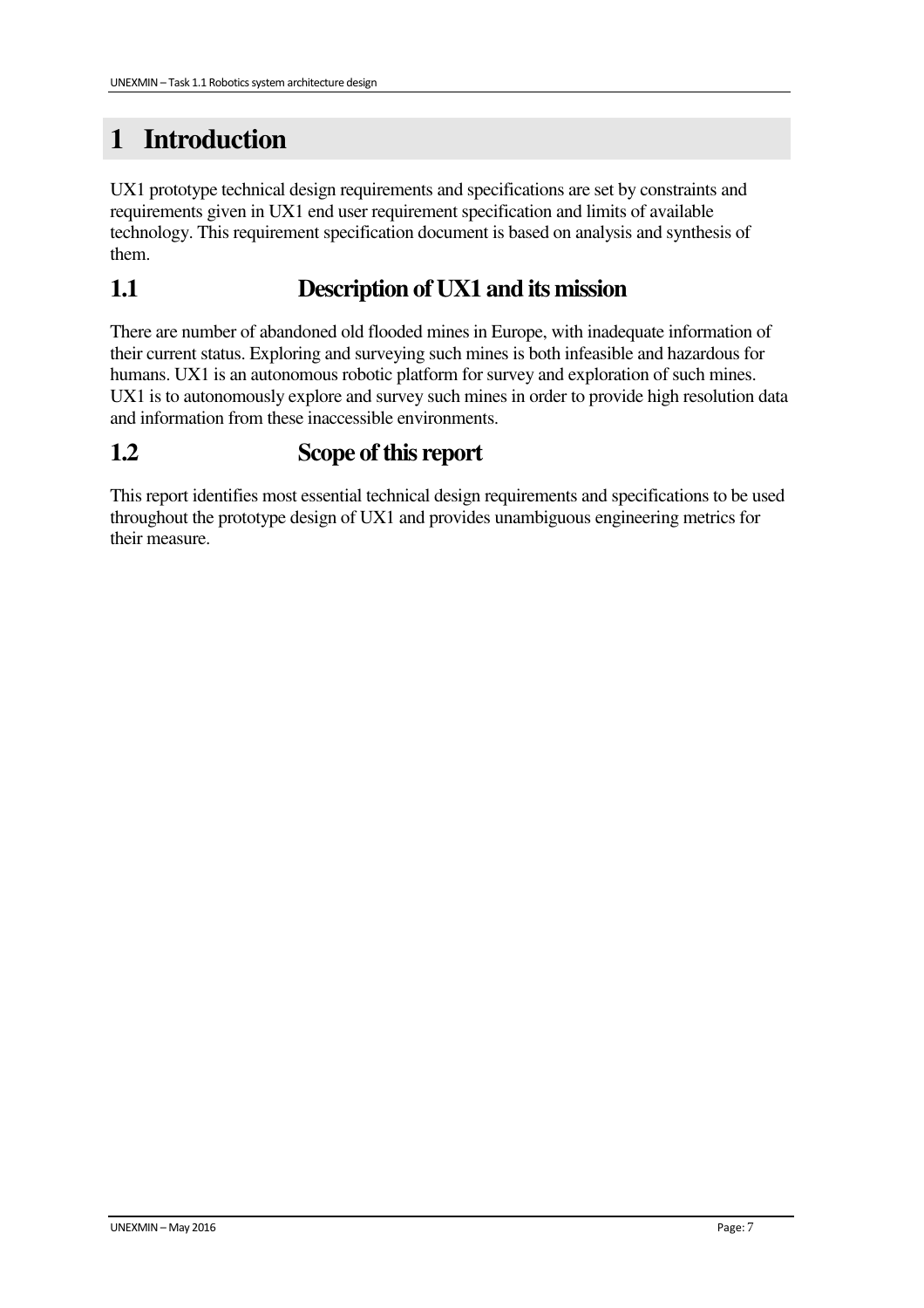# **2 Prototype technical requirements and specifications**

Table below contains prototype technical requirements and specifications for UX1. Requirements and specifications are classified as demands and wishes depending on their importance. Items classified as demands must be complied in in order to meet end-user requirements.

|                          | Demand/<br><b>Wish</b>                    | <b>Item</b>                                                                                                                                                                                                                                                                                                                                                                                                    | <b>Responsible</b> |
|--------------------------|-------------------------------------------|----------------------------------------------------------------------------------------------------------------------------------------------------------------------------------------------------------------------------------------------------------------------------------------------------------------------------------------------------------------------------------------------------------------|--------------------|
| <b>Performance</b>       | D<br>D<br>D<br>D<br>D<br>D<br>D<br>W      | Max operating depth: 500 m<br>Speed: 2 km/h (max. continuous)<br>Five hour independent operation time<br>Manoeuvrability - Able to manoeuvre out of dead<br>ends without turning<br>Able to manoeuvre in vertical shafts<br>Able to manoeuvre in horizontal tunnels<br>Able to manoeuvre in long large diameter galleries<br>Able to manoeuvre in open pits without assistance                                 |                    |
| <b>Structural Design</b> | D<br>D<br>W<br>D<br>D<br>W<br>D           | Geometry: Spherical, Diameter < 60 cm<br>Total dry weight: < 113 kg<br>Streamlined<br>Design safety factor = $2$<br>Test pressure: 60 bar<br>Design safe life > 1000 missions to max. depth<br>Acid resistant materials                                                                                                                                                                                        | <b>TUT</b>         |
| <b>Controller Unit</b>   | D<br>W<br>D<br>W<br>D                     | Geometry: < 300170* 80mm<br>Weight: < 4 kg<br>Operating voltage: 12 < VDC< 24<br>Interfaces: Ethernet, UDP, RS232, USB, TTL, AI/O<br>Controller unit must be able to self-recover in case<br>of software crashing or hang-up                                                                                                                                                                                   | <b>TUT</b>         |
| <b>Propulsion System</b> | D<br>D<br>D<br>D<br>W<br>D<br>D<br>D<br>D | Thrusters:<br>Geometry: < 150 (L) * 110 (D) mm<br>Weight: $< 0.5$ kg / unit<br>Operating specification: 1.4 N < Thrust < 5 N<br>Operating voltage: 12 < VDC < 24<br>Quantity: Optimal configuration of thrusters to<br>maximize manoeuvrability and minimize drag<br>Ballast system, pump:<br>Operating voltage: 12 < VDC < 24<br>Weight: < 2 Kg<br>Ballast system, bladder:<br>Volume: 51<br>Weight: $<$ 6 Kg | <b>TUT</b>         |

#### Table 1 Technical requirements and specifications